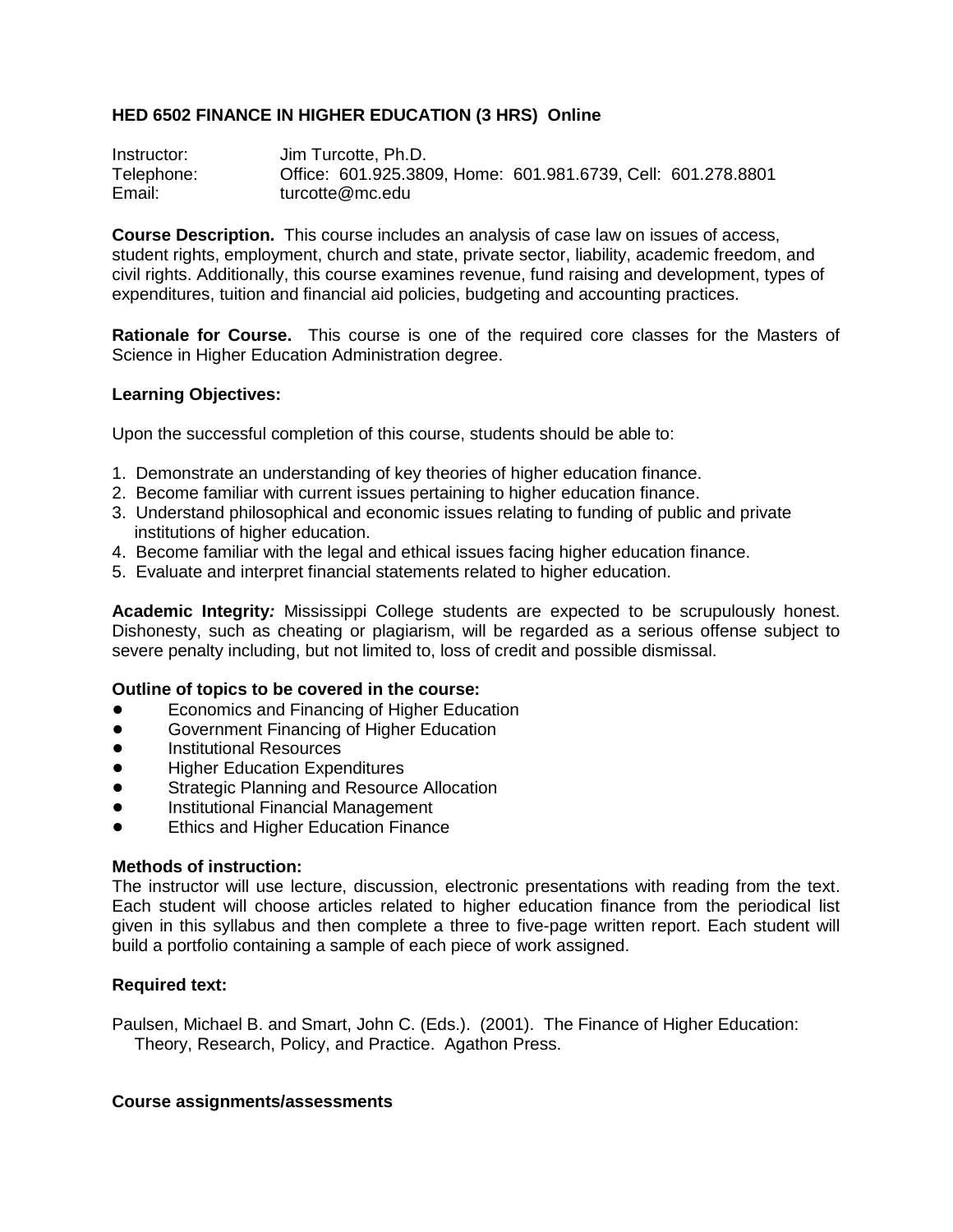Students will be tested on their knowledge of the subject matter. These tests will be administered the week of the assigned reading. Article reviews are intended to expose students to current periodicals in the field of higher education finance. The student will complete five (5) written reviews of articles with at least three (3) from the Chronicle of Higher Education. See the approved periodical listing below for the remaining two (2) reviews. The student must obtain instructor approval to complete a review from a periodical not on this list. Students will build an electronic portfolio of their work and turn it in near the end of the semester.

Students' assignments are due by midnight of the class day indicated in the syllabus, and a reduction in grade will be made for late assignments. Then the instructor will give you feedback and a grade on the individual assignment. This feedback is to be used to enhance the assignment and turn it into an electronic portfolio at the end of the semester. The portfolio should be organized like a three-ring paper notebook. Include the question you are answering and then your answer.

Class attendance and participation will be used to determine your grade. Please notify me if you are to be absent prior to the assigned time.

**Methods of evaluating student progress:** Students grades will be derived using the following:

|                           | <b>Assignments/Due Dates</b>         |            |          |
|---------------------------|--------------------------------------|------------|----------|
|                           | Quizzes                              |            | (20%)    |
|                           | <b>Assignments and Participation</b> |            |          |
| <b>Event Presentation</b> |                                      |            | (20%)    |
|                           | Article Reviews (5)                  |            | (20%)    |
|                           | Portfolio                            |            | (15%)    |
|                           | <b>Final Paper</b>                   |            | $(10\%)$ |
| <b>Grading Scale:</b>     |                                      | 95-100     | $=A$     |
|                           |                                      | 91-94      | $= B +$  |
|                           |                                      | 85-90      | $=$ B    |
|                           |                                      | 81-84      | $=C+$    |
|                           |                                      | 75-80      | $=C$     |
|                           |                                      | $71 - 74$  | $=$ D    |
|                           |                                      | 70 & below | ΞF       |
|                           |                                      |            |          |

# **Participation Policy**

Participation and discussion is an important part of this class. All students are expected to participate in classroom or online discussion.

## **Changes to Syllabus**

While every effort will be made to adhere to the schedule and policies outlined in this document, the professor reserves the right to make any needed changes necessitated by the overall progress of the course and/or the needs of the students.

# **Posting of Final Course Grades**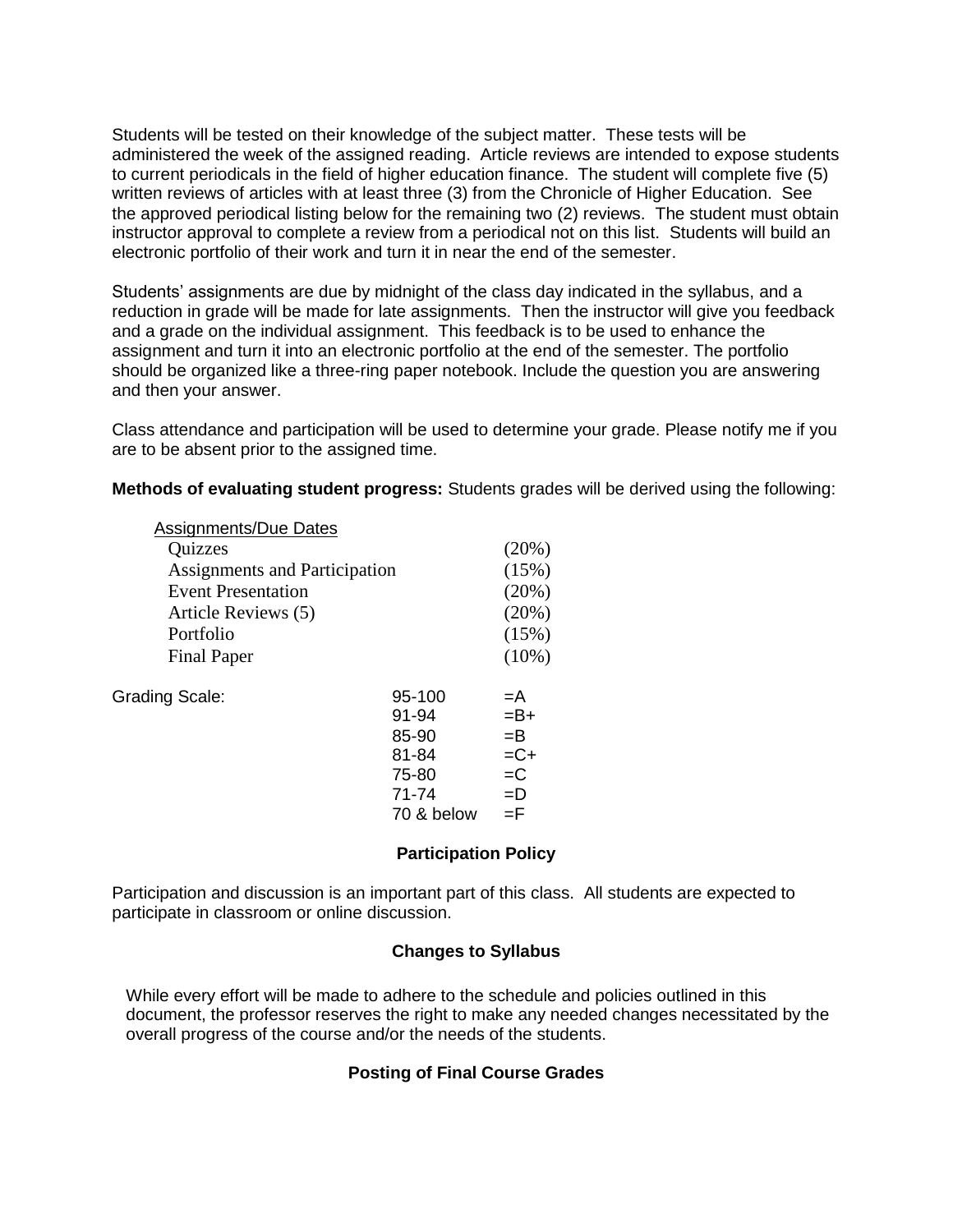Each faculty member has the right to either post or not to post final course grades for each class. Final course grades provided to a student by a faculty member may not be relied upon as official. Official grade reports can be obtained only through the MC Registrar's Office. The Mississippi College undergraduate and graduate catalogs state that "All accounts must be paid in full before a student can...receive grade transcripts..." Students are not permitted to telephone the professor, contact the dean's office, or use e-mail to inquire about their final grade. Please understand that this policy is for the purpose of protecting the privacy of your grades.

# **Financial Aid**

Students who are receiving federal, state, or institutional financial aid who withdraw or add hours during the semester may have their financial aid adjusted because of course withdrawal or addition. This change in schedule may affect the aid they are receiving during the current semester, and could affect their eligibility.

# **Policy on Instructional Modification for the School of Education:**

Students with disabilities who need reasonable modifications to complete assignments successfully and otherwise satisfy course criteria are encouraged to discuss services needed with the instructor as early in the course as possible to identify and plan specific accommodations. You may be asked to supply a letter from your family physician or other documentation that will assist in planning modification(s).

The student has the responsibility of informing the Counseling and Testing Center, at 601-925- 3354, of any disabling condition for which the student will request course modifications. Mississippi College provides academic adjustments and auxiliary aid to individuals with disabilities, as defined under law, who are otherwise qualified to meet the institution's academic requirements. It is the student's choice and responsibility to initiate any request for accommodations. Required documentation must be provided before the university can make accommodations.

| <b>Class</b>             | <b>Class Topics</b>                                                           | <b>Assignments</b>        |
|--------------------------|-------------------------------------------------------------------------------|---------------------------|
| $\overline{\phantom{0}}$ | Revenue Trends and Expenses for Public and<br><b>Private Higher Education</b> | Read chapter 1            |
| 2                        | Affordability                                                                 | Read chapter 2            |
|                          |                                                                               | Article review 1 due      |
|                          |                                                                               | Quiz 1                    |
| 3                        | Human Capital and Public Sector Investment in                                 | Read chapters 3 and 4     |
|                          | <b>Higher Education</b>                                                       |                           |
| $\overline{4}$           | Measuring Costs and Productivity in Higher                                    | Read chapters 5 (pp. 133- |
|                          | Education                                                                     | 138) and 6 (193-198)      |
|                          |                                                                               | Article review 2 due      |
|                          | (*Note: we will skip chapter 6)                                               | Quiz 2                    |
| 5                        | Growth in Federal Aid                                                         | Read chapter 7            |
| 6                        | Affordability and State Aid                                                   | Read chapter 8            |
|                          |                                                                               | Article review 3 due      |
|                          |                                                                               | Quiz 3                    |
| $\overline{7}$           | States and Private Higher Education                                           | Read chapter 9 pages 355- |

# **Schedule of Topics and Assignments**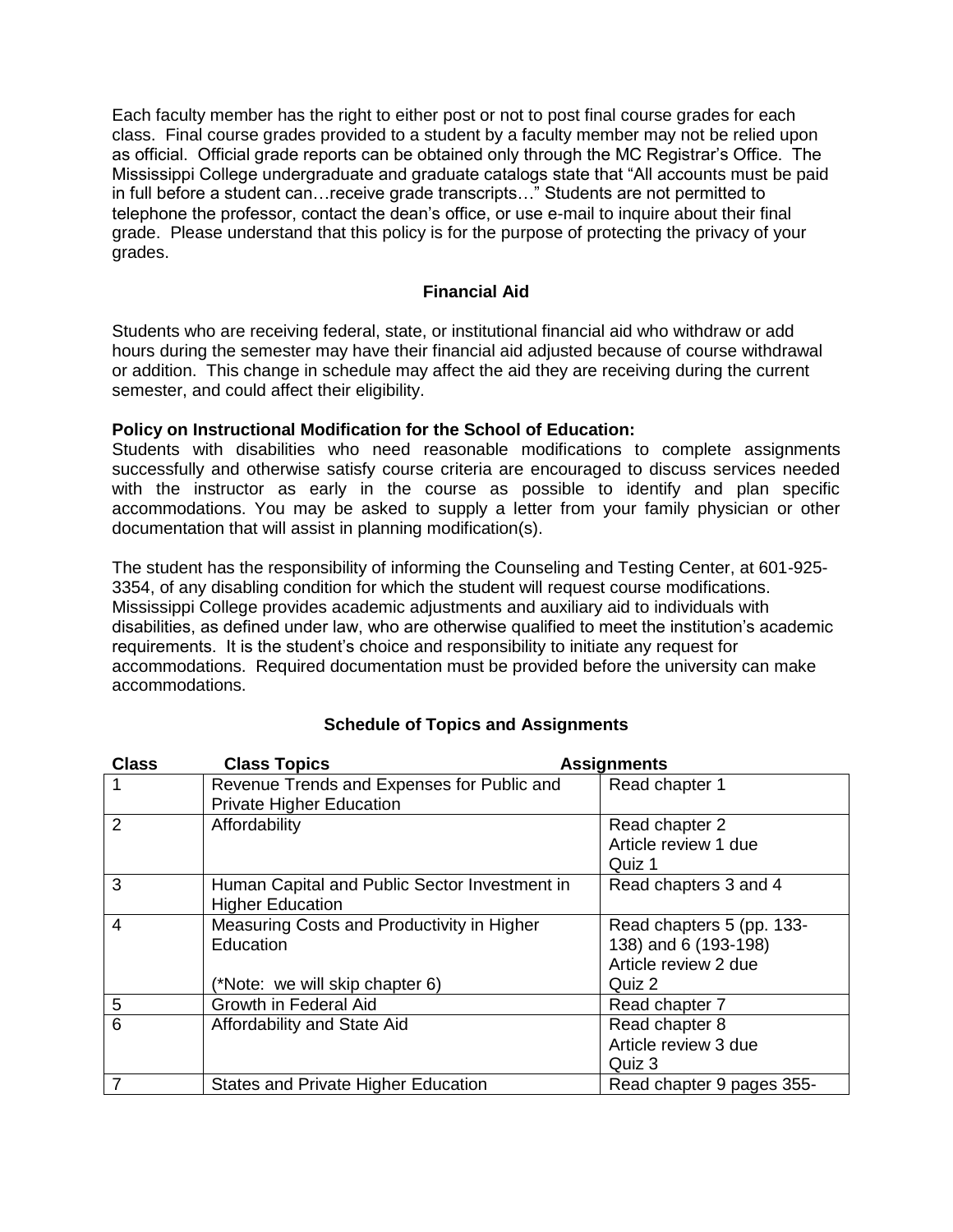|    |                                                  | 368 and pages 375-379         |
|----|--------------------------------------------------|-------------------------------|
| 8  | <b>Finance and Student Choice</b>                | Read chapter 10               |
|    |                                                  | Article review 4 due          |
|    |                                                  | Quiz 4                        |
| 9  | Financing Private Colleges and Universities: The | Read chapter 12               |
|    | Role of Tuition Discounting                      | <b>Event Presentation Due</b> |
| 10 | College and University Budgeting: What Do We     | Read chapter 14               |
|    | Know? What Do We Need to Know?                   | Article review 5 due          |
|    |                                                  | Portfolio Due                 |
|    |                                                  | Quiz 5                        |

# Event Presentation

Every student will research and present information regarding a significant event that has influenced finance in higher education in America. The presentation will include:

- 1. A power point presentation consisting of the main points.
- 2. A two-page written summary (double-spaced) in MS Word about the event (one paragraph background information). You will explain why you think this event has had a significant influence on finance in higher education. Examples: Increase in loans to students, The G.I. Bill, Increase in tuition discounts, etc.

# Article Review

*Introduction*: An article review is a critical commentary, which summarizes the contents of the article. Your review should include the key points in the article and how they apply to higher education. It should go with out saying, but the following guidelines should be followed (Modified APA style):

- a. Papers should be typewritten (Times New Roman 12 pt. font) and double-spaced; no less than 3 pages in length and no more than 5 pages. (1 inch margins, left, right, top, and bottom)
- b. Rules of spelling, grammar, and composition will be closely.
- c. Papers should be proofread (not just spell checked and grammar checked) before they are submitted to the professor.
- d. Unless otherwise stated, it is assumed that the opinion that you are expressing is your own. Therefore there is no need to write, "In my opinion" or "I believe". (Interact with the author: "George failed to support...")
- e. Try to use action verbs whenever possible: avoid passive voice. (I.e. not "The author was trying to convey." Use: "The attempt to convey." – Passive voice is usually indicated by the use of "being verbs" ... I was being, I will be—don't use them)
- f. Don't use slang or colloquialisms unless you have a specific reason for doing so. (I.e. "His metaphor seemed to have him barking up the wrong tree.").

*Content*: The narrative should address the following issues:

- a. Clear statement of the author's thesis or central argument. Why was the article written? For whom was the article written?
- b. Assessment of whether the author succeeded in achieving the purpose of the article.
- c. Identify the major strengths and weaknesses of the article.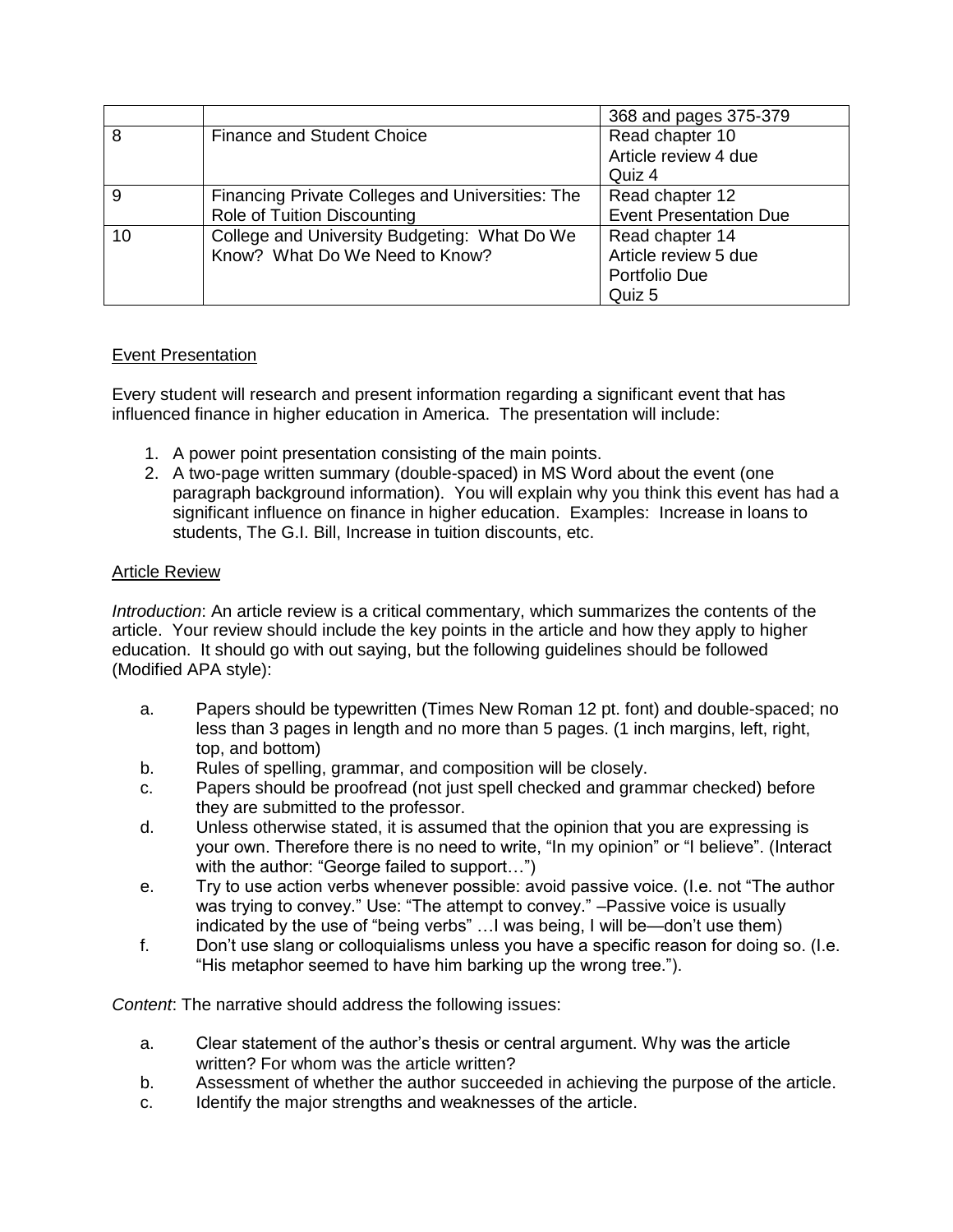To access the Chronicle of Higher Education please refer to the following instructions:

Go to www.mc.edu At the bottom, click "Leland Speed Library" On the yellow bar at the top, click "E-Journals" In the search area, type "Chronicle of Higher Education" In the middle of the page, click on "Academic Search Premier" On the right, select which year and issue you are interested in Then you may peruse the article titles and select one

#### Final Portfolio

By the end of the course, students will have an electronic portfolio that includes the following:

- Event presentation
- Article Reviews
- Assignments

The portfolio should be organized like a three-ring paper notebook. You will need a cover sheet and divider sheets for each section. The final document must be submitted via email in a Word document.

#### Final Paper

Students are required to submit an opinion paper at the end of the class that pulls together what they have learned. This paper should summarize the key things you have learned about higher education finance and list the things you would share with someone who is not familiar with higher education finance. The paper should be 3 – 5 pages (double spaced).

#### **Selected Periodicals in the Field of Higher Education**

Journal of Student Financial Aid Business Officer University Business Research in Higher Education Journal of Higher Education Review of Higher Education Chronicle of Higher Education **Change** New Directions for Higher Education New Directions for Institutional Research

#### **Internet Sources for HED 6502**

**General** 

The Chronicle of Higher Education, http://chronicle.com Higher Education in Mississippi, http://www.mississippi.gov United States Department of Education, http://www.ed.gov American Association of University Professors, http://www.aaup.org